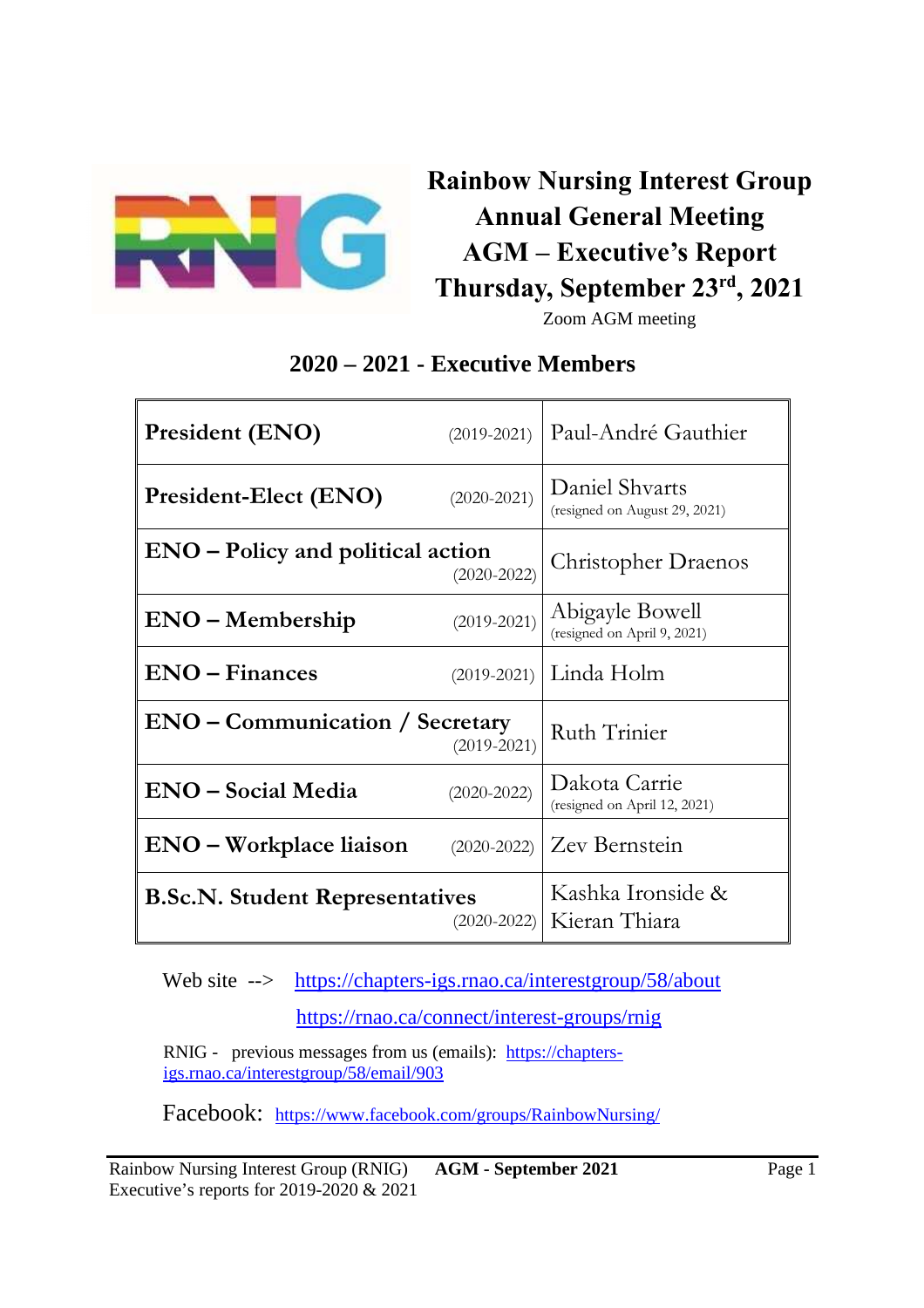#### **Our Mission:**

 $\checkmark$  To foster and advocate for nursing practice and environments that support people of all sexual orientations and gender identities and expressions.

#### **Land Acknowledgement**

*We acknowledge that the work that we do is on aboriginal land which has been inhabited since time immemorial by Indigenous peoples. As settlers, we are grateful for the opportunity to use the land and we thank all the generations of people who have taken care of this land in the past, present and future. What is now commonly referred to as Ontario, covers 46 treaties and includes unceded land.* 

*This year, it is the 31st Anniversary of the adoption of the term Two-Spirit, replacing the more abhorrent non-Native term berdache. Western notions of the gender binary do not reflect the gender diversity of the numerous Indigenous Nations on Turtle Island (Canada), described with cultural terms, language and meanings from each Nation. RNIG recognizes that the term Two-Spirit is specific to the Indigenous peoples and we celebrate this milestone with all Two-Spirit peoples and hope it is seen as one step in reconciliation.* 

#### **President's Report**

I became provincial President in September 2019, undertaking to represent our executive and members of the RNIG - Rainbow Nursing Association of Ontario. In June 2021, I agreed to stay one more year as President and with the resignation of our President-Elect in August. I also agreed to facilitate the transition of the new President-Elect, who will step into the role next year (2022). What an interesting year for us and our 2SLGBTQi+ community. The "2S" at the beginning of the LGBTQi+ reflects our support to the indigenous community 2-Spirit.

What a challenging last 2 years with Covid-19, the vaccination, and now the anti-vax movement. These are getting to become more stressful times to all of us. While nurses and other health care professionals are doing their best to control the disease and provide nursing care, some members of the public are protesting the vaccine, the immunization records and health care services. Their understanding of sciences is not the greatest, if I can say.

For over five (5) months now, I have been back in action, meaning, providing direct health care services. I am now a Public Health Nurse administering Covid vaccines with the Public Health Sudbury and District (PHSD). I have developed a different understanding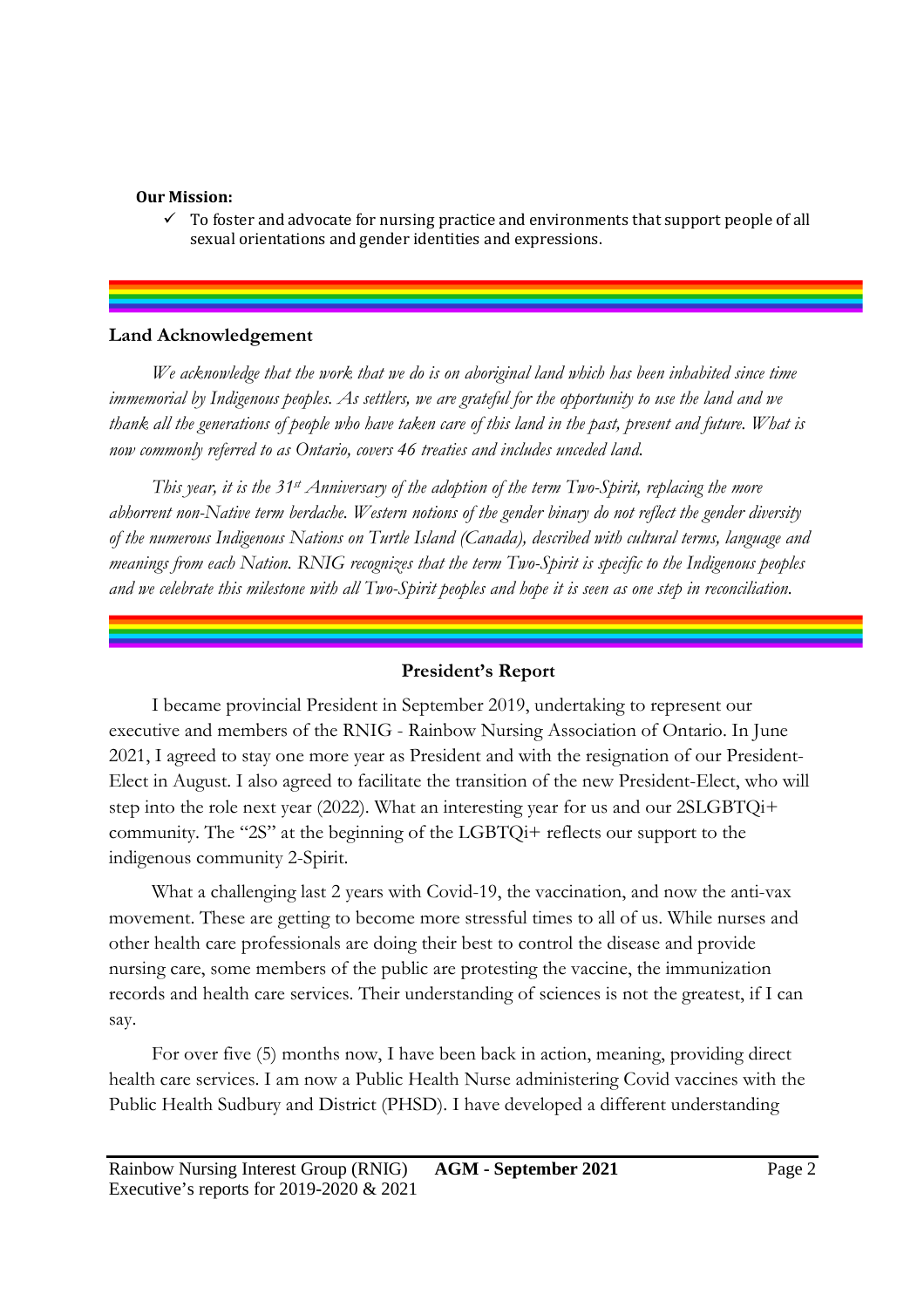about vulnerability when meeting clients who got covid, wanting their vaccines, and of clients being scared of getting the disease, and now of clients being "forced" to get vaccinated because of work requirements, and/or travelling requirements, social events, and restaurants.

As President for the past year, I chaired executive meetings; I represented our association at provincial Assembly meetings and at the RNAO Annual General Meeting in June 2020 and 2021. All the meeting were on Zoom). We prepared newsletters to keep you informed of our activities and posted numerous messages on our Facebook page. You have received quite a few emails from RNIG during this past year. I have responded to correspondence; I have contributed to increasing the visibility of our association by speaking up and speaking out for our 2SLGBTQi+ community at meetings. I have provided reports of our activities to RNAO home office as required.

Our Executive and members have been working and contributing to the development of the BPG- **Promoting 2SLGBTQI+ Health Equity**; participated in reviewing a new Position statement (December-February) and the BPG launch in June 2021. Furthermore, I have prepared a resolution that was supported by our Executive and presented at RNAO's AGM on June 25, 2021 and past with great support of RNAO's voting delegates!

I am pleased of all the work and milestones that we were able to achieve despite our own work or studies (as students) during Covid time. I was involved in the presentation / launch of the 2SLGBTQi+ BGP in June, you can view this on the YouTube link. See the links for more information, and they are posted on our website.

- **RNAO RNIG-Rainbow Position Statement** -June 2021 **link-here**
- **2SLGBTQi + Best Practice Guideline. BPG**. June 26, 2021. **Info-here**
- **BPG** Promoting 2SLGBTQI+ Health Equity. June 2021 Available here. **Free PDF version.**
- **RNAO & RNIG-Rainbow nursing**. Launching the 2SLGBTQi+ Saturday, June 26, 2021. Best Practice Guideline - BPG —> **YouTube link**

I would like to extend my gratitude to our Rainbow Executive members for their support and encouragement during this past year. Speaking out for our 2SLGBTQi+ community is only possible if we are working together for the betterment of our society. Also, thanks to our ENO colleagues who had to step down during this past year.

A sincere thank you to you all !

*I want to acknowledge the land that I reside on, Sudbury, also known as N'Swakamok in Anishnabemowin, meaning "Where the three roads meet". This land on which we learn, work and live is in*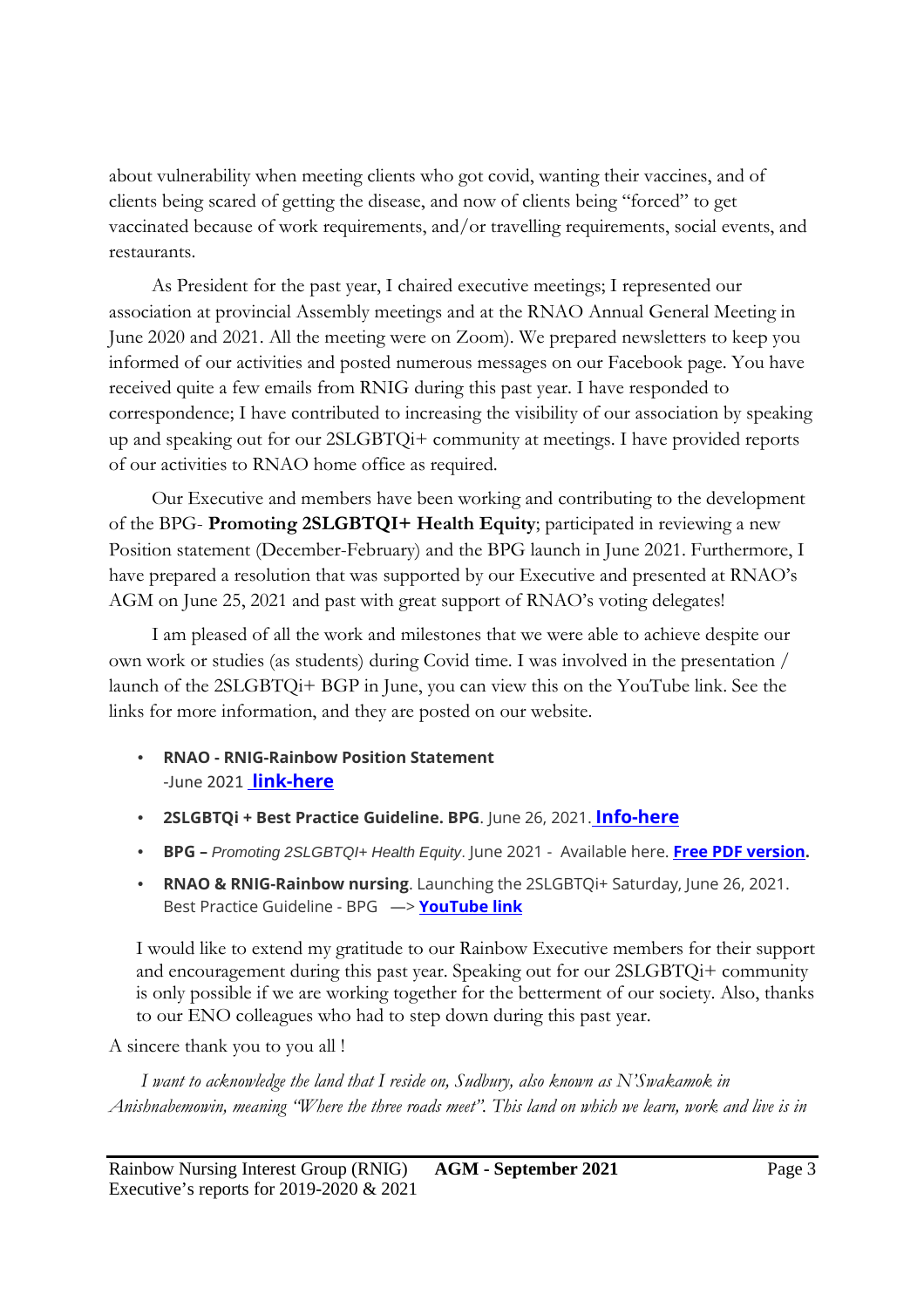*the Robinson-Huron Treaty territory. Sudbury is located on the traditional lands of the Atikameksheng Anishnawbek and the Wahnapitae First Nation. In our city we also like to recognize the presence and important contributions of Metis peoples in the community and on this land.* 

You can reach us… RNIG Executive- by writing an email to **Rainbow-RNIG@hotmail.com** 

Respectfully submitted,

*Paul-André Gauthier*. Provincial President - RNIG. Rainbow Nursing Interest Group Pronouns: He/Him - Lui/ IL

#### **ENO Policy and Political Action**

The COVID-19 pandemic has required different ways to engage with Policy & Political Action. Despite additional challenges due to restrictions on in-person engagement, the RNIG has had a very successful year. We have raised several issues important to 2SLGBTQIAA+ communities, including questions to Minister of Health Christine Elliot about the impact of clinic closures/reduced capacity and the impact on access to sexual and reproductive health, which many queer people in Ontario rely upon due to lack of queer competency from their healthcare providers.

We were also successful in passing a resolution at the RNAO AGM that will have the RNAO advocate with our regulator CNO to include specific competencies on 2SLGBTQIAA+ health for all nurses in Ontario. We now need to focus on moving this forward within the RNAO to ensure future nurses receive this necessary educating.

Our other accomplishments include updating the RNAO position statement on respecting sexual and gender minority communities, supporting the 2SLGBTQIAA+ BPG development and release, and recently highlighting issues to RNAO home office for the federal platform on important issues, such as bans to conversion therapy and drug decriminalization, both of which disproportionately negatively impact queer, trans and racialized communities.

*Christopher Draenos.*  ENO Policy & Political Action. Pronouns: He/Him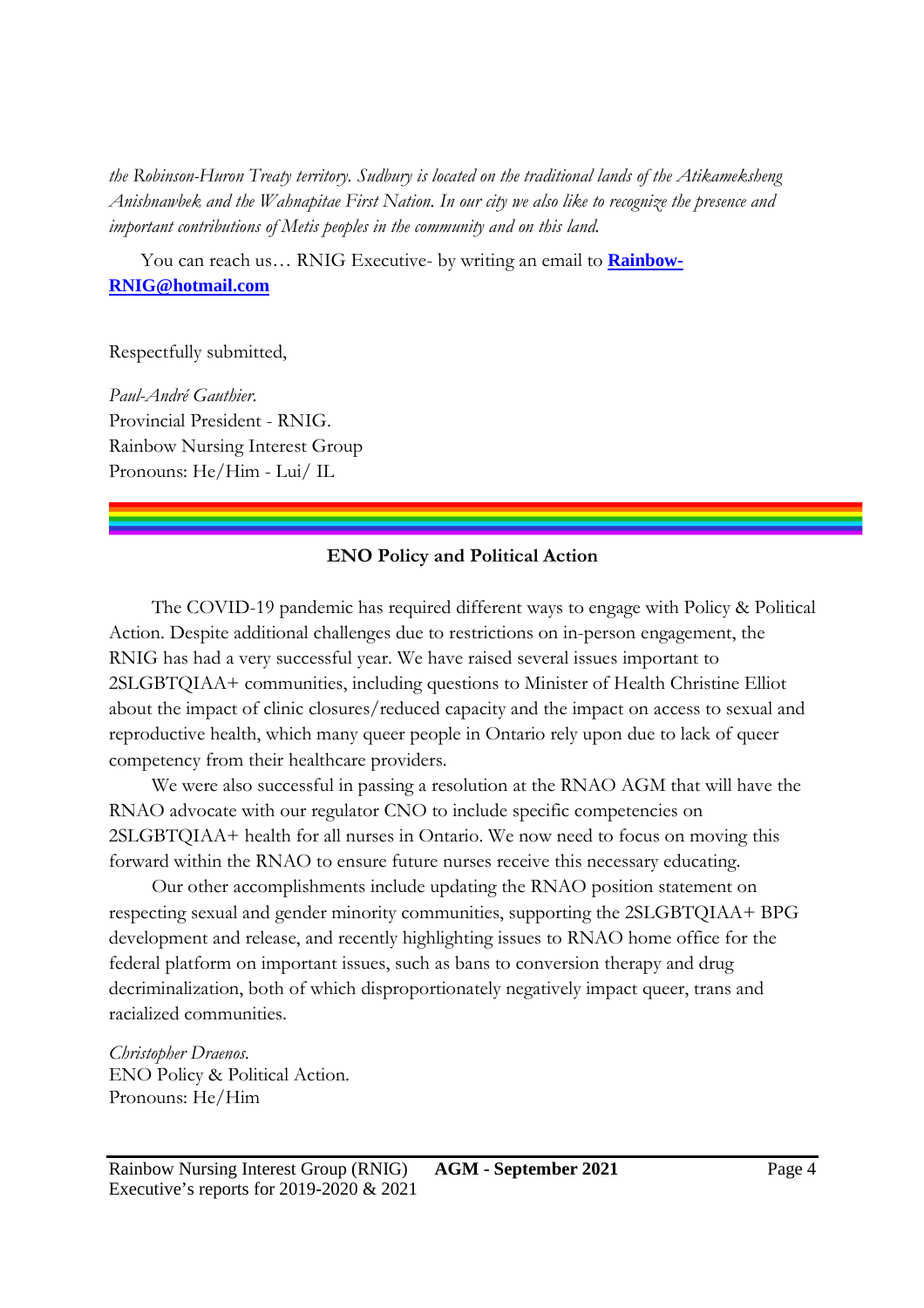#### **ENO Finance**

We have submitted to RNAO home office an annual financial report in January, 2021 as required. We began the 2019-2020 year with a balance of \$5,714.56, at the end of the fiscal year, we had a balance of \$7,303.22 in the bank (Oct. 31, 2020); and we completed the year with a surplus of \$1,588.66.

In **2019-2020**, we paid \$351 to participate in the Virtual Toronto Pride. For 2020-2021, we did not contribute financially to Toronto Pride as the event was online again but we were free to attend. The balance as of the most recent bank statement (July 30, 2021), is  $\$ 9643.22.

We have submitted to RNAO home office an annual financial report in January 2021 as required.

All bills have been paid and money received deposited and documentation verified by our internal auditor.

Respectfully submitted,

*Linda Holm.*  ENO Finance. Pronouns: She/Her

#### **ENO Communication / Secretary**

Another year under the clouds of COVID has continued to challenge both RNIG and our profession. Despite the hope provided by vaccines, it appears that we still have challenges to face.

I have come to the end of my second year as ENO Communications/Secretary. During this year, your executive has continued to conduct meetings virtually. Meetings will likely continue in this format for the foreseeable future.

Over the year, in collaboration with the executive of RNIG, I have been involved in a number of initiatives including: the revision of the Position Statement, Respecting Sexually and Gender Diverse Communities; as a stakeholder in the review and provision of feedback for the Best Practice Guideline for Promoting 2SLGBTQI+ Health Equity; and in the provision of concern to the Postsecondary Education Quality Assessment Board regarding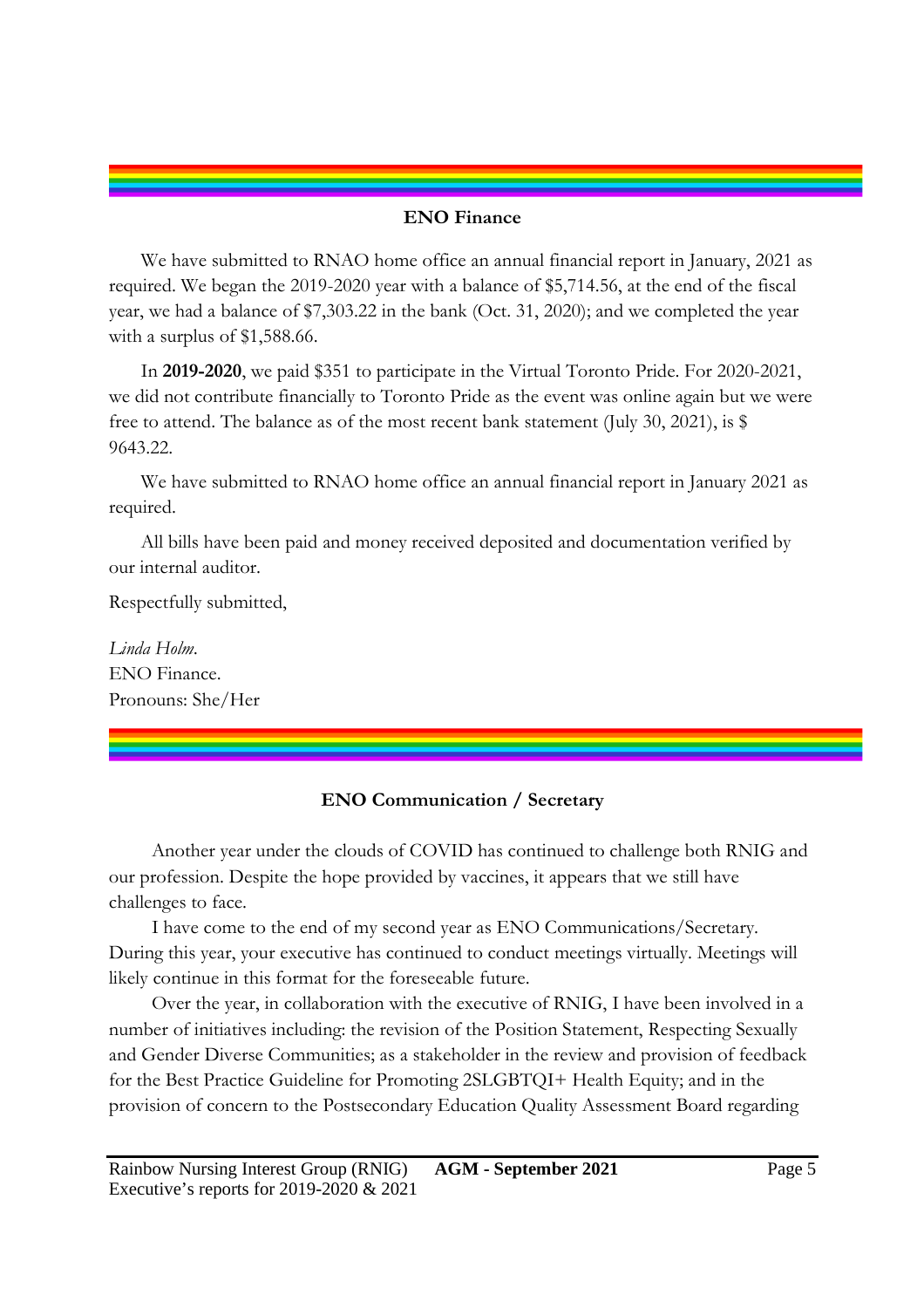the application from Canada Christian College for university status and expanded degreegranting authority. It is our hope that each of these initiatives will bring support to our communities both now and in the future.

I have volunteered to fill the position of ENO Social Media for my final year on the executive of RNIG. I hope it is a year where we can all celebrate both further successes and some resolution to COVID. Thank you for your support.

Respectfully submitted,

*Ruth Trinier.*  ENO Communication and Secretary. Pronouns: They/Them

#### **ENO Membership and Education**

Here are the membership number. We are presenting you some data.

Respectfully submitted, *Paul-André Gauthier.*  ENO Membership and Education. Pronouns: He/Him

| <b>RNIG</b>         | <b>October</b><br>May 11, 2020<br>31, 2019 |                           | <b>August</b><br>2021      |
|---------------------|--------------------------------------------|---------------------------|----------------------------|
| <b>RNs</b>          | 92                                         | 105                       | 117                        |
| B.Sc.N.<br>students | 978                                        | $1,012 +$<br>97 New Grads | $1,319 +$<br>159 New Grads |
| Total:              | 1,070                                      | 1,214                     | 1,595                      |

#### **Workplace Liaison**

No report provided.

*Zev Bernstein.*  Workplace Liaison Pronouns: He/Him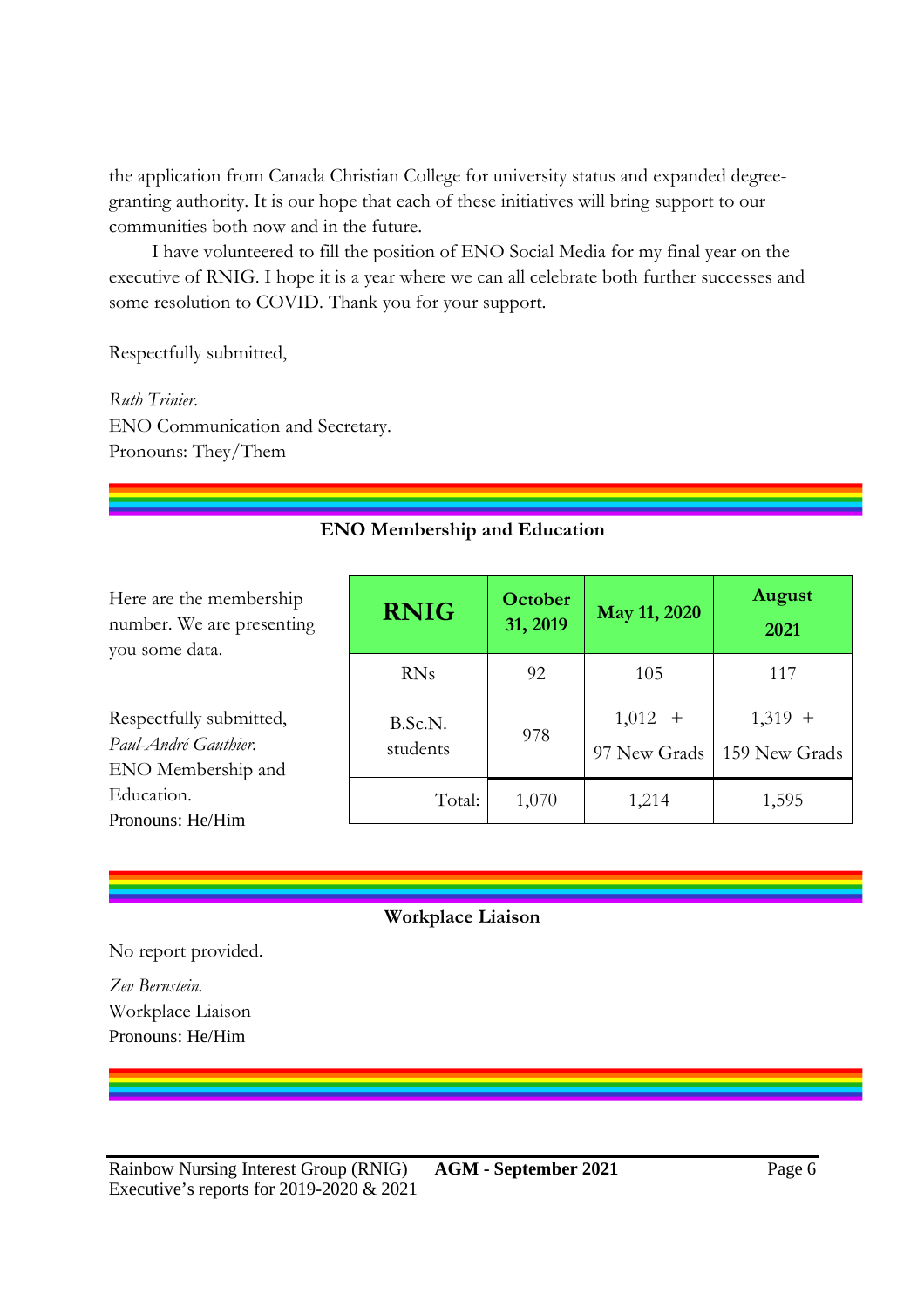#### **B.Sc.N. Student Representatives**

Despite the challenges of the past year, filling the role of RNIG student representatives has been an incredible learning experience. Working with a team who are passionate about advocating for inclusive practice has helped to shape how we view our roles as advocates. We have taken this year to assess potential areas for improvement in nursing education to create a more inclusive curriculum, learning spaces, and learning content. This upcoming year we are looking forward to sharing what we have learned, the connections we have made, and ways that we think we can make a difference as Nursing Students.

Looking forward to more learning and growth in the upcoming year,

Respectfully submitted,

*Kashka Ironside.*  B.Sc.N. Student Representative Pronouns: She/Her

As Kasha has stated, the past year has been challenging for many in regards for current and prospective health care providers. Navigating the role of being a student representative has been a positive way for myself to advocate for the changes I wish to see within the nursing curriculum. Kashka and I are looking forward to meeting our initial goals of creating spaces where nursing students can implement inclusive frameworks into their classroom and patient environments. A key component in this learning comes from collaborating with various organizations that provide this training alongside sharing a platform with Nursing Students of Ontario (NSO). We are eager to share future events with members this upcoming school year in order to help address the learning gaps associated with caring for 2SLGBTQI+ patients and practicing allyship for present and future colleagues within the 2SLGBTQI+ community.

**~~~~~~** 

Respectfully submitted,

*Kieran Thiara*. B.Sc.N. Student Representative. Pronouns: He/Him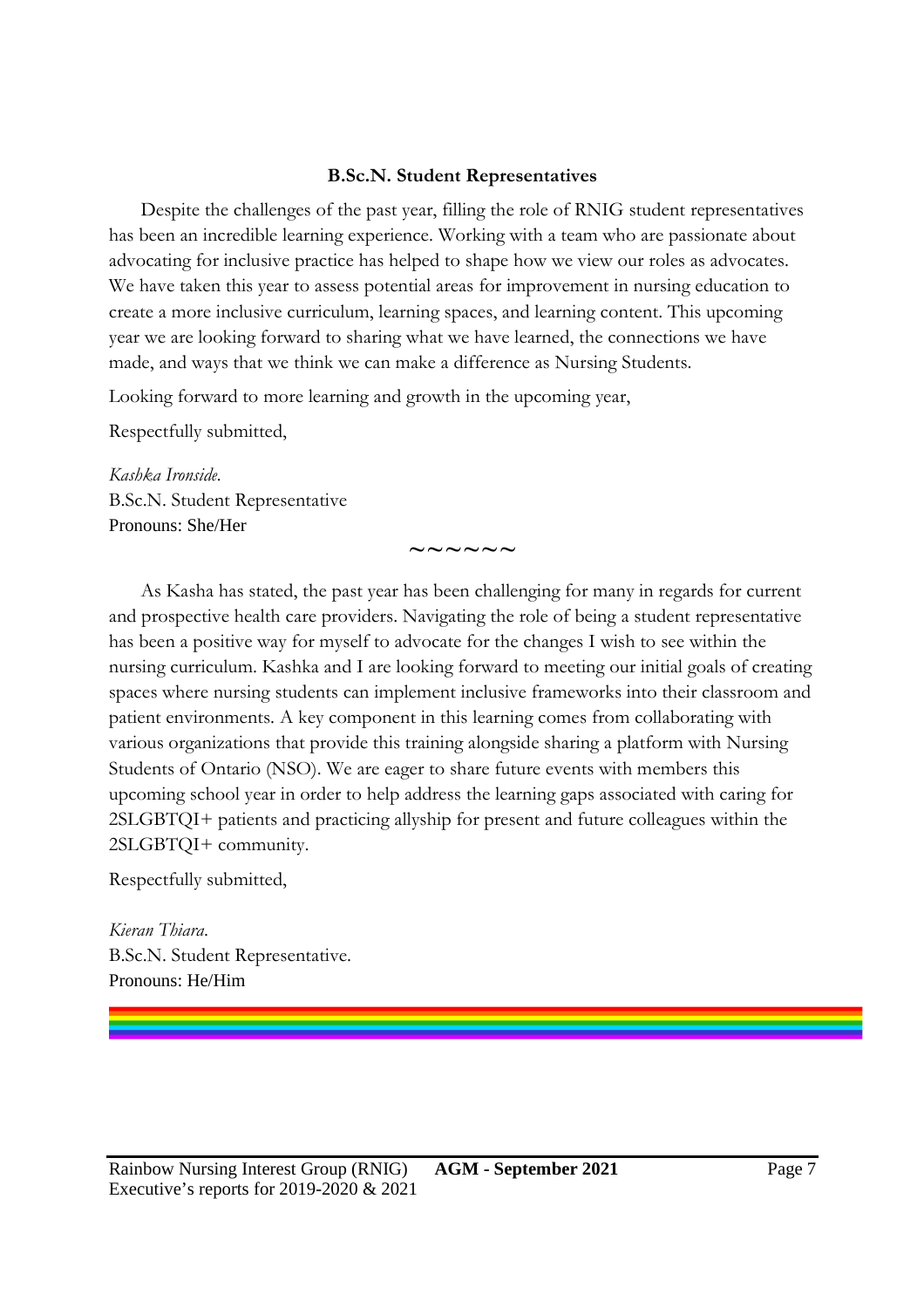## Resolution from the Rainbow Nursing Interest Group (RNIG-Rainbow)

Adopted June 25, 2021- at the RNAO AGM.

### **Sexual and Gender Minorities Content in the Nursing Standards.**

**WHEREAS** Given that sexual and gender minorities in Ontario experience prejudice, stereotyping, discrimination, harassment and barriers in accessing health services and experience higher rates of mental health concerns, lower rates of preventive screening for chronic health issues and cancer, higher rates of HIV and other sexually transmitted infections, higher rates of substance use (Health Equity Impact Assessment LGBT2SQ Populations, Sherbourne Health & Rainbow Health Ontario), and;

**WHEREAS** Consistent with the recommendation in the Standing Committee on Health Report *the Health of LGBTQIA2 Communities in Canada* that "the Government of Canada work with the provinces, territories and provincial health professional and regulatory bodies to establish a working group to identify ways to promote training and education of health care professionals about the health needs of sexual and gender minorities," and;

**WHEREAS** RNAO is in the process of completing the development of a Best Practice Guideline (BPG) "Reconciling 2SLGBTQI+ Health: Best practices for advancing health equity in sexual orientation and gender identity minority communities (working title) Best Practice Guideline;" and;

**WHEREAS** RNAO and RNIG-Rainbow have reviewed the "Position statement: Respecting sexual and gender minorities" in February 2021.

**THEREFORE, BE IT RESOLVED** that the Registered Nurses Association of Ontario advocates with the Ministry of Health of Ontario (MOH), the College of Nurses of Ontario (CNO), and the Canadian Association of Schools of Nursing (CASN) to include, the health needs of sexual and gender minorities into entry-topractice competencies and a nursing practice standard.

**FURTHER BE IT RESOLVED** that the Registered Nurses Association of Ontario works with the Rainbow Nursing Interest Group (RNIG) in the lobbying in regard to the health needs of sexual and gender minorities, with other organisations, such as the Ministry of Health of Ontario (MOH), the College of Nurses of Ontario (CNO), and the Canadian Association of Schools of Nursing (CASN), in ensuring that our LGBTQ2S+ community is well represented in the process.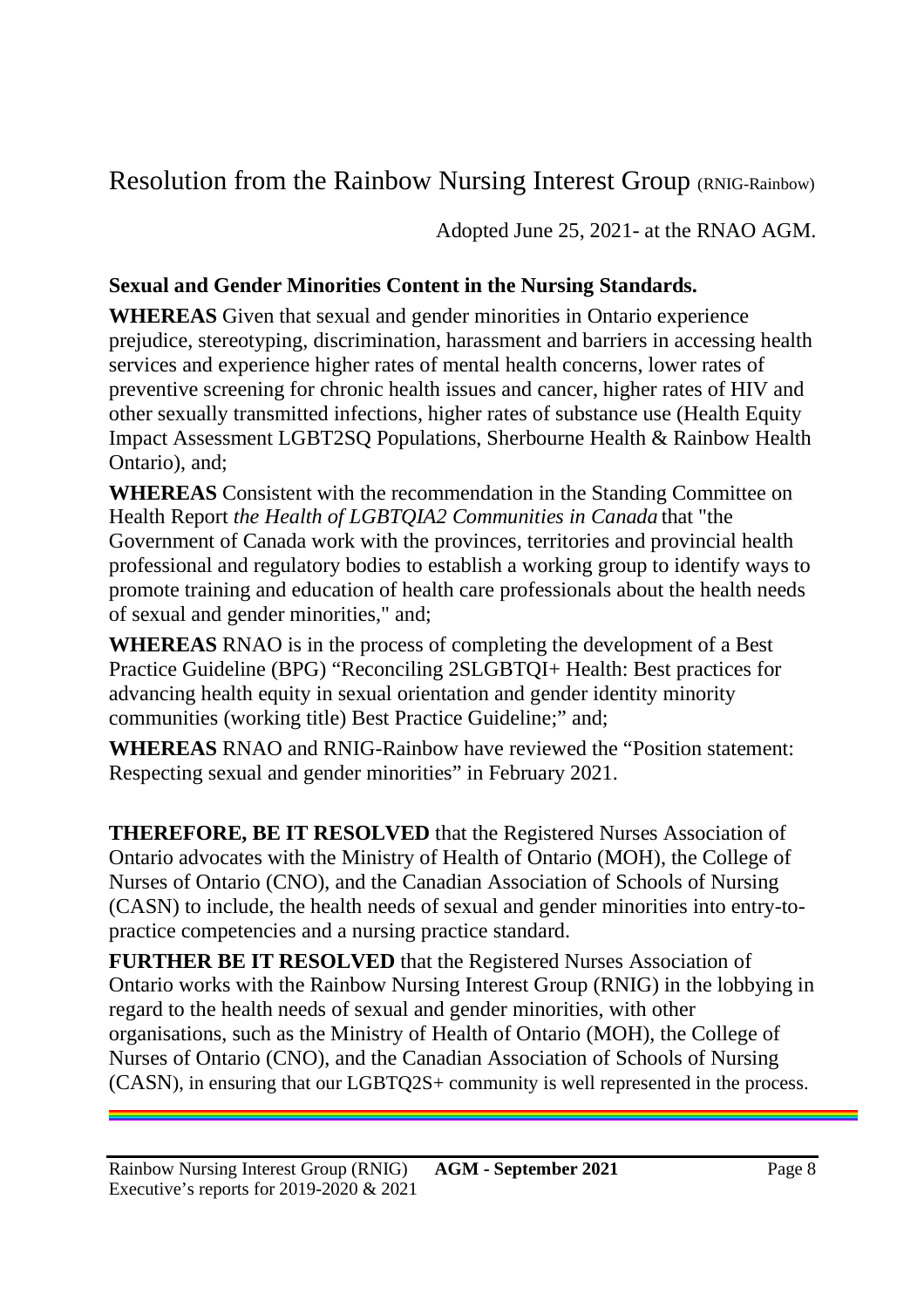#### **Submitted on behalf of the Rainbow Nursing Interest Group (RNIG) Background**

As healthcare is historically heteronormative, many of the biases within the system against members of the LGBTQ2 community, may not be readily apparent (Enson, 2015). When there is a lack of discussion regarding gender identity and sexual practice with a health-care provider, for the majority, the assumption is that the client is cisgender and heterosexual (Baker & Beagan, 2014). This may induce fear and discomfort felt by some members of the LGBTQ2 community when accessing health services. Some of this discomfort is linked to a fear of discrimination from the health-care provider which can cause stress to the patient (Bidell & Stepleman, 2017; Von Doussa et al., 2016), and may lead to nondisclosure. Nondisclosure influences quality of care as those health-care issues prevalent in this population are neither discussed nor investigated (Baker & Beagan, 2014).

It has been known for some time that LGBTQ2 related health-care education for all health-care professionals is inadequate (Carabez et al., 2015; Charles et al., 2015; Greene et al., 2018; Lim & Hsu, 2016; Parameshwaran et al., 2017; Singer, 2015). There must be recognition of LGBTQ2 health in all aspects of normal human behaviour and health care provision. Time and emphasis in curricula for LGBTQ2 relevant health needs should be on par with the degree given of cisgender and heterosexual centric issues.

Although children in grades K-12 have little influence on current healthcare practice, early education influences student thoughts and behaviours and can impact future societal change (Westheimer, 2017). Despite the recognition that Canadian schools have been shown to be unsafe for LGBTQ2 youth (Taylor et al., 2011), encouraging teachers to integrate recognition of LGBTQ2 marginalization in the curriculum and to develop empathic concern has been associated with a reduction in homophobic behaviours in heterosexual youth (Baams, Dubas, Aken, 2017; Espelage et al., 2019). Proactive responses to harassment based on sexual and gender non-conformity can create a positive learning environment for LGBTQ2 youth and educators (Enson, 2015).

People who identify as LGBTQ2 experience high rates of discrimination in health care, including being refused health care, health-care providers refusing to touch them, use of harsh/abusive language, physical abuse, or blame for their health status (Lambda Legal, 2010).

In consideration of this, there should be an expectation that all who work in the system have received adequate education in respectful care of LGBTQ2 clients, through the use of formal, substantive education and training.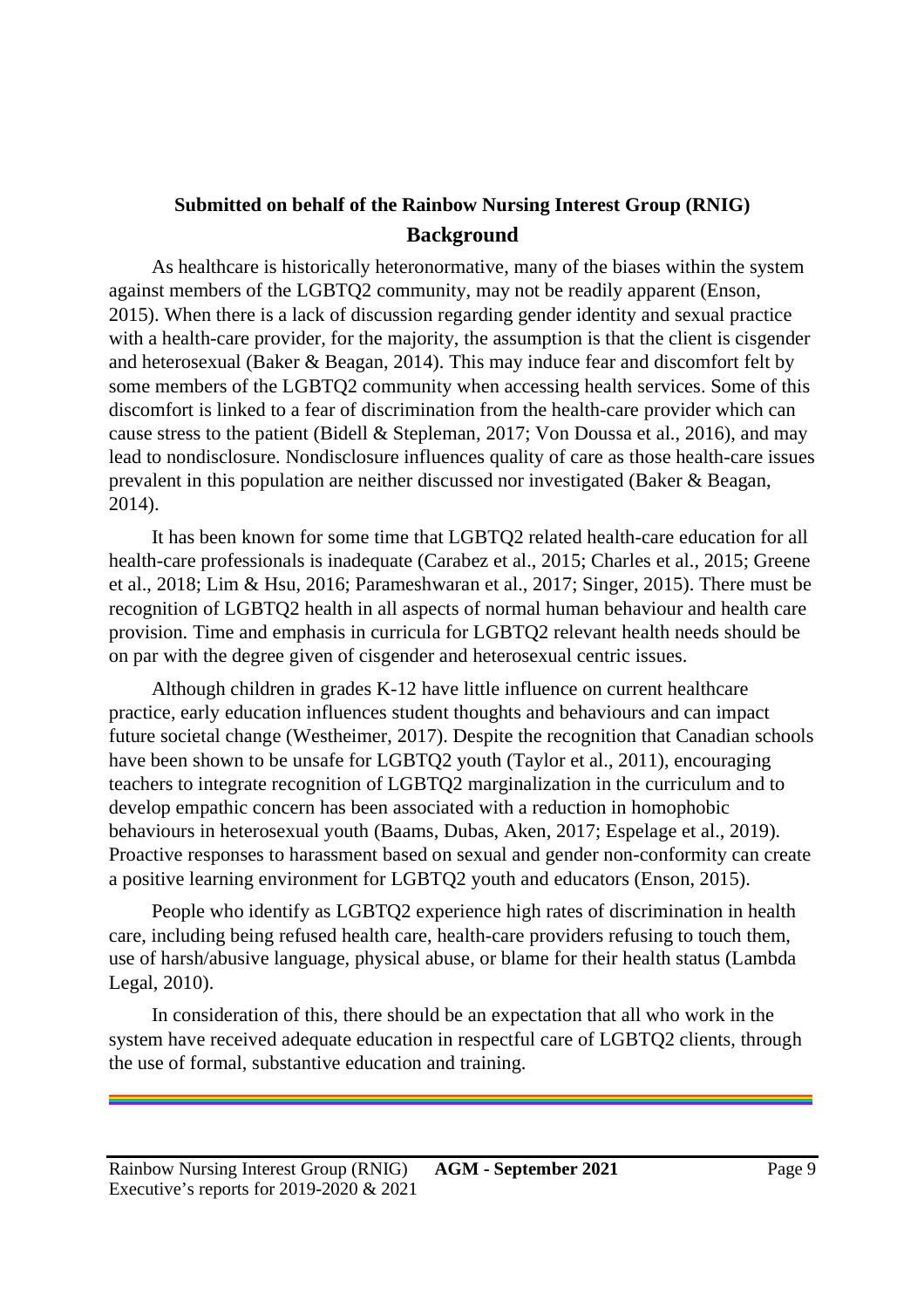#### **References**

- Baams, L., Dubas, J., & Aken, M. (2017). Comprehensive sexuality education as a longitudinal predictor of LGBTQ name-calling and perceived willingness to intervene in school. *Journal of Youth and Adolescence, 46(*5), 931-942. doi: https://doi.org/10.1007/s10964-017-0638-z
- Baker, K., & Beagan, B. (2014). Making Assumptions, Making Space: An Anthropological Critique of Cultural Competency and Its Relevance to Queer Patients: Making Assumptions, Making Space. *Medical Anthropology Quarterly, 28*(4), 578–598. https://doi.org/10.1111/maq.12129
- Bidell, M. P., & Stepleman, L. M. (2017). An interdisciplinary approach to lesbian, gay, bisexual, and transgender clinical competence, professional training, and ethical care: Introduction to the special issue. *Journal of Homosexuality, 64*(10), 1305–1329. doi: https://doi.org/10.1080/00918369.2017.1321360
- Carabez, R., Pellegrini, M., Mankovitz, A., Eliason, M, Ciano, M., & Scott, M. 2015). "Never in all my years…": Nurses' education about LGBT health. *Journal of Professional Nursing, 31*(4), 323-329. doi: http://dx.doi.org/10.1016/j.profnurs.2015.01.003
- Charles, C., Haaland, M., Kulkarni, A., Webber, J. (2015). Improving healthcare for LGBTQ populations. *Canadian Federation of Medical Students*. Retrieved from: https://www.cfms.org/what-we-do/advocacy/position-papers.html
- Enson, S. (2015). Causes and consequences of heteronormativity in healthcare and education. British *Journal of School Nursing, 10*(2), 73-78. doi: https://doi.org/10.12968/bjsn.2015.10.2.73
- Espelage, D., Valido, A., Hatchel, T., Ingram, K., Huang, Y., & Torgal, C. (2019). A literature review of protective factors associated with homophobic bullying and its consequences among children & adolescents. *Aggression and Violent Behavior, 45*, 98-110. doi: https://doi.org/10.1016/j.avb.2018.07.003
- Greene, M., France, K., Kreider, E., Wolfe-Roubatis, E., Chen, K., Wu, A., & Yehia, B. (2018). Comparing medical, dental, and nursing students' preparedness to address lesbian, gay, bisexual, transgender, and queer health. *PLoS ONE,13*(9). doi: https://doi.org/10.1371/journal.pone.0204104
- Health Equity Impact Assessment LGBT2SQ Populations, Sherbourne Health & Rainbow Health Ontario,

http://www.health.gov.on.ca/en/pro/programs/heia/docs/heia\_lgbt2sqpopulations\_en.pdf

- Lambda Legal (2010). When health care isn't caring: Lambda legal's survey on discrimination against LGBT people and people living with HIV. Retrieved from https://www.lambdalegal.org/sites/default/files/publications/downloads/whcicreport\_whenhealth-care-isnt-caring.pdf
- Lim, F. A., & Hsu, R. (2016). Nursing students' attitudes toward lesbian, gay, bisexual and transgender persons: An integrative review. *Nursing Education Perspectives, 37*(3), 144– 152. https://doi.org/10.1097/01.NEP.0000000000000004
- Parameshwaran, V., Cockbain, B., Hillyard, M., & Price, J. (2017). Is the lack of specific lesbian, gay, bisexual, transgender and queer/questioning (LGBTQ) health care education in medical school a cause for concern? Evidence from a survey of knowledge and practice among UK medical students. *Journal of Homosexuality, 64*(3), 367-381. doi: http://dx.doi.org/10.1080/00918369.2016.1190218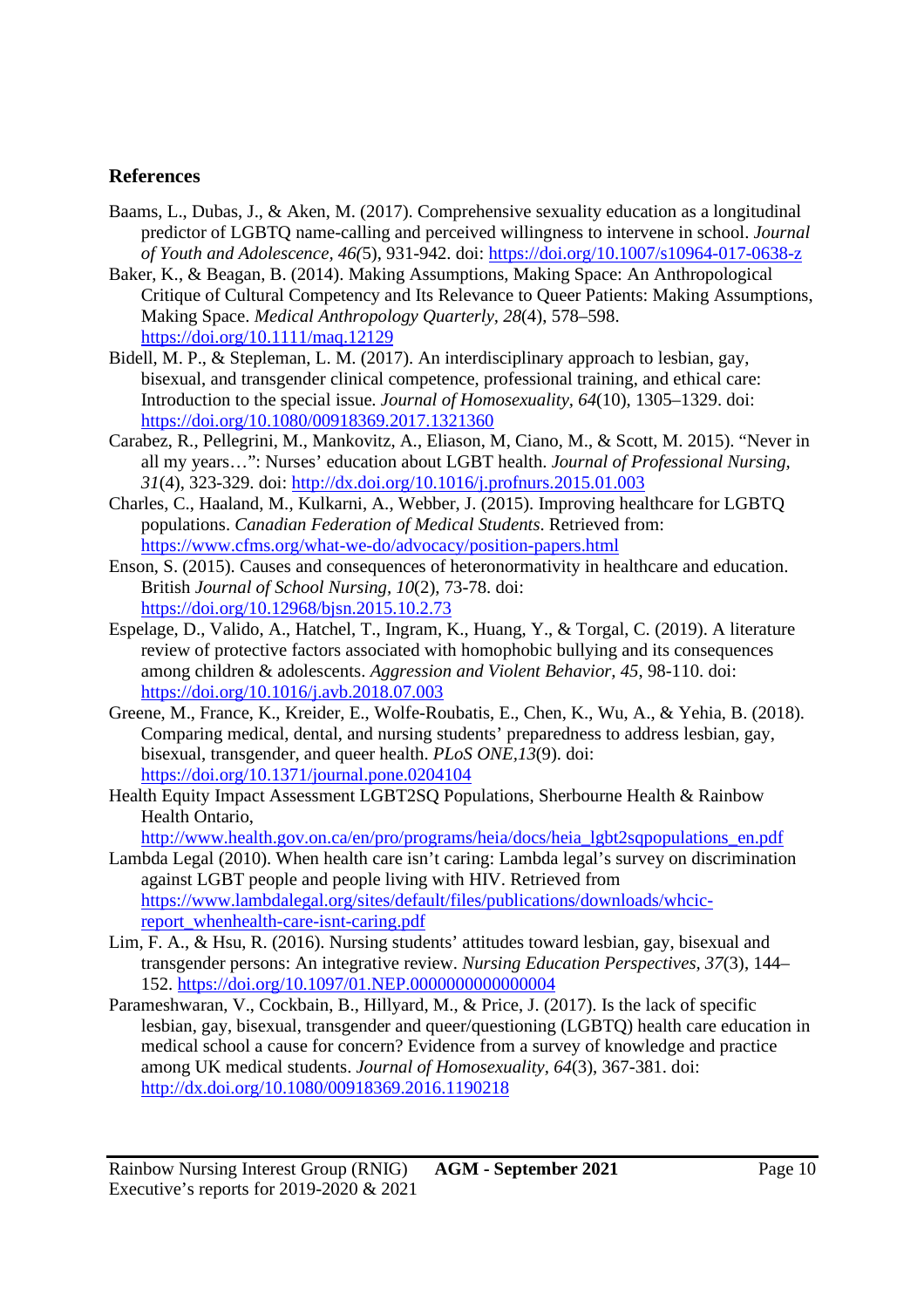- Singer, R. (2015). LGBTQ focused education: Can inclusion be taught? *International Journal of Childbirth Education, 30*(2), 17-19.
- Standing Committee on Health Report the Health of LGBTQIA2 Communities in Canada https://www.ourcommons.ca/Committees/en/HESA/StudyActivity?studyActivityId=104506 98
- Taylor, C., Peter, T., McMinn, T., Elliott, T., Beldom, S., Ferry, A., … Schachter, K. (2011). Every class in every school: The first national climate survey on homophobia, biphobia, and transphobia in Canadian schools. Final report. Toronto, ON: Egale Canada Human Rights Trust.
- Von Doussa, H., Power, J., McNair, R., Brown, R., Schofield, M., Perlesz, A., … Bickerdike, A. (2016). Building healthcare workers' confidence to work with same-sex parented families.
- Westheimer, J. (2017). Education that matters. *Canadian Journal of Education, 40*(2). Retrieved from: http://journals.sfu.ca/cje/index.php/cje-rce/article/download/3112/2413/

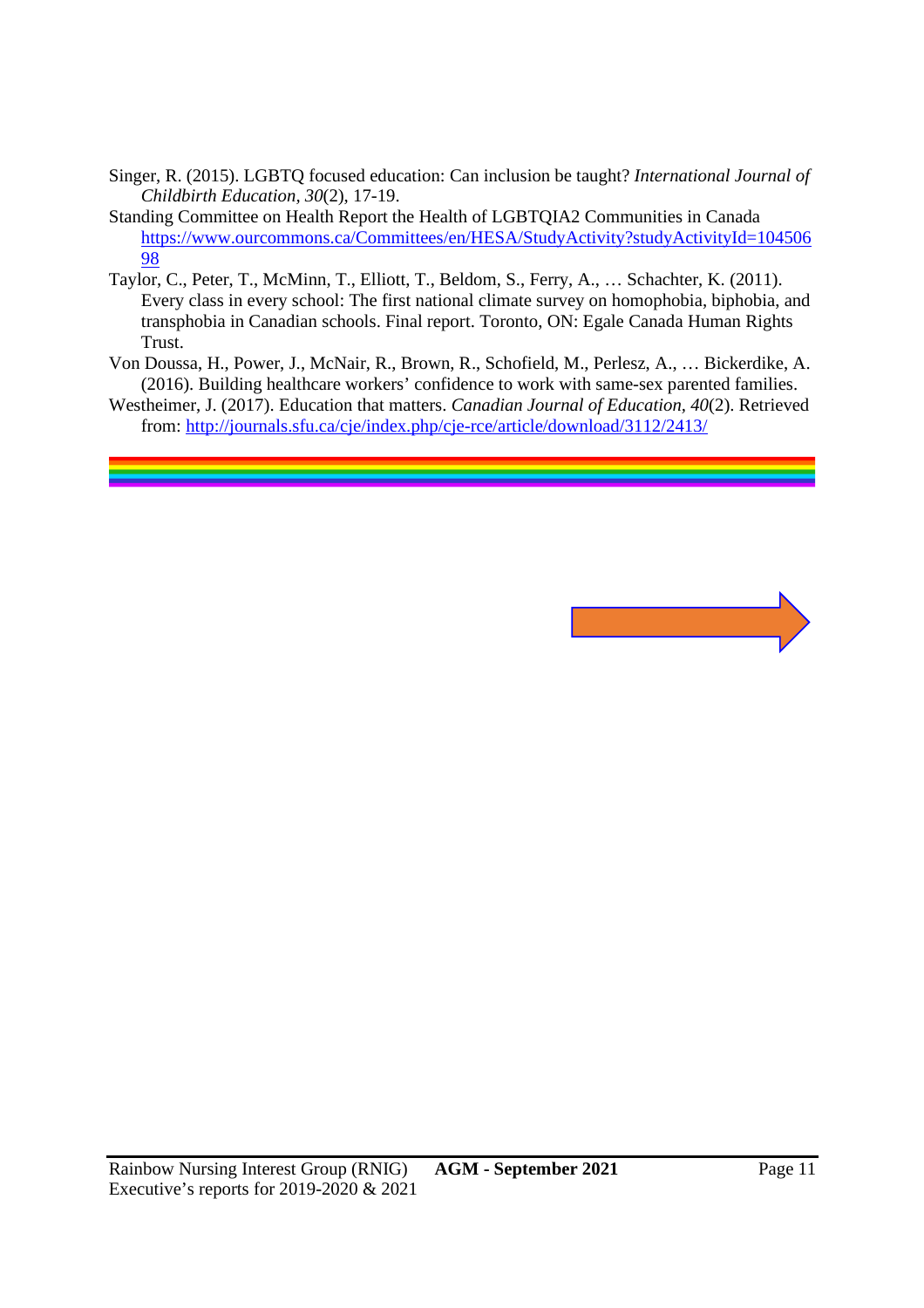



## **Position Statement: Respecting Sexually and Gender Diverse Communities**

The Registered Nurses' Association of Ontario (RNAO) recognizes the inherent dignity and worth of every person and endeavors to provide for equal rights and opportunities without discrimination. RNAO believes that sexually and gender diverse communities should be respected.

#### **Prejudice, Stereotyping, and Discrimination Threaten Health through Violence and Social Exclusion**

RNAO denounces any kind of stigmatization, discrimination and social exclusion based on sexual orientation, gender identity and gender expression. Certain views and assumptions about sexual orientation, gender identity and gender expression can be harmful and create conditions that result in human rights violations and health inequities. Health inequities can be intensified when other identities and determinants of health intersect with gender identity, gender expression and sexual orientation.

2SLGBTQI+ is an acronym that describes a variety of sexually and gender diverse people, including those who identify as lesbian, gay, bisexual, trans, queer, and Two-Spirit.

Two-Spirit refers to a person who identifies as having both a masculine and feminine spirit, and is used by some Indigenous people to describe their sexual, gender and/or spiritual identity.

The plus '+' is meant to be inclusive of all other diversities along a spectrum, to represent those who identify as non-binary, intersex, pansexual, asexual or are questioning their sexual orientation, gender identity and/or gender expression. The core concepts of gender identity, gender expression, sexual orientation, physical attraction and emotional attraction underlie the terms. Some people identify with one or more labels to align with these concepts, while others do not identify with any label. One's understanding of their own gender identity, gender expression and sexual orientation may be fluid and can change over time.

Members of sexually and gender diverse communities routinely experience stigma and discrimination that contributes to poor health and well-being. Discrimination against 2SLGBTQI+ people may take the form of homophobia, biphobia, or transphobia.

Heteronormativity is a world view that assumes that everyone is, or should be, heterosexual. Cisnormativity is the belief in the binary construct of gender, as either male or female, as defined by birth assigned sex.

The health and wellbeing of 2SLGBTQI+ people is compromised by microaggressions, sexual and physical assault, harassment, hate crimes, emotional/ psychological and verbal abuse, and chronic stress caused by stigmatization. Sexual

Rainbow Nursing Interest Group (RNIG) **AGM - September 2021** Page 12 Executive's reports for 2019-2020 & 2021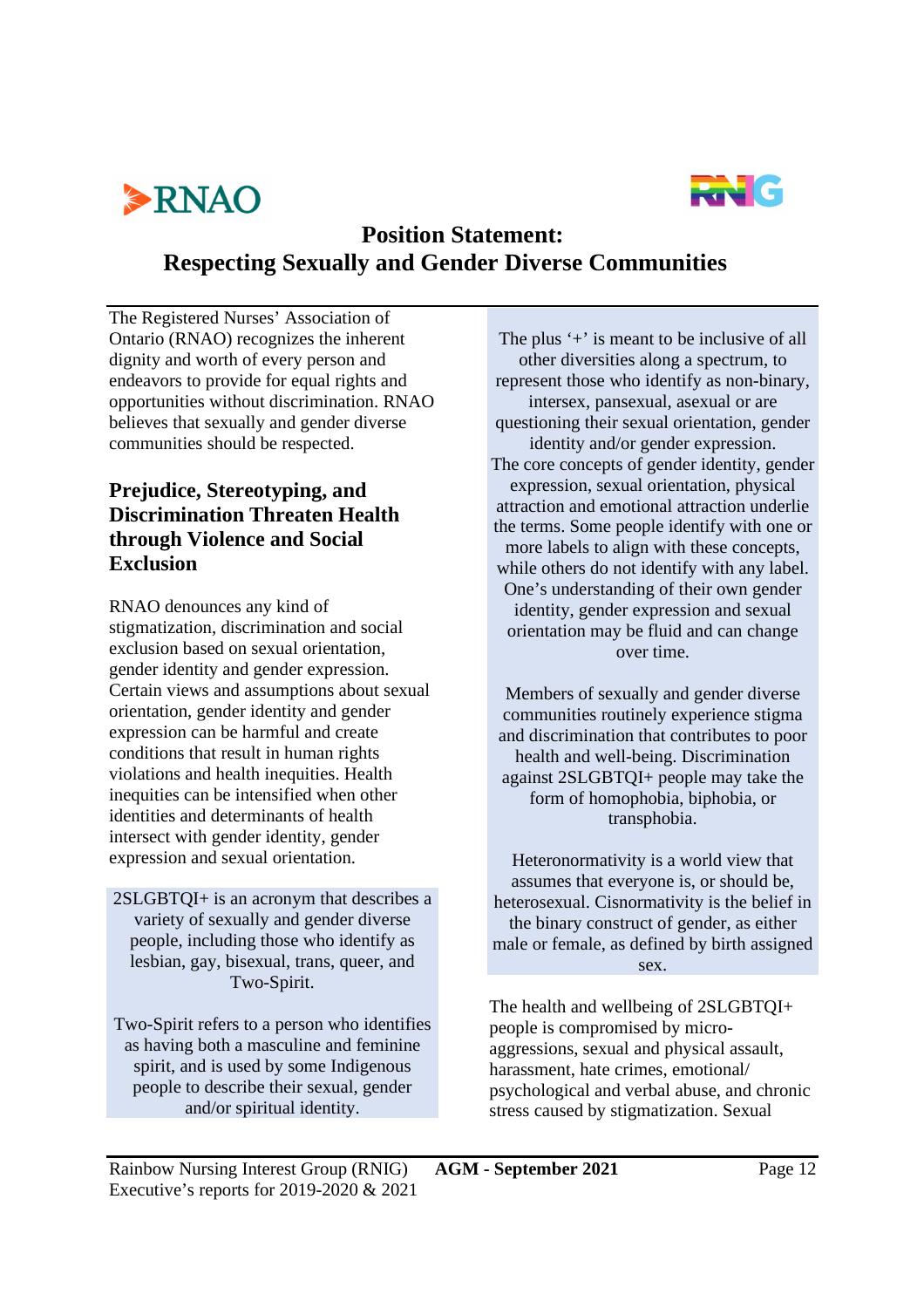orientation, gender identity and gender expression conversion efforts ("therapy") are psychologically harmful and unethical.

#### **Prejudice, Stereotyping, and Discrimination Threaten Access to Health Services and Care**

2SLGBTQI+ people experience barriers to inclusive and appropriate care because of implicit biases of health-care professionals and cisheteronormative, heterosexist and discriminatory policies and practices ingrained in health-care institutions.

#### **Prejudice, Stereotyping, and Discrimination Threaten Quality Work Environments**

These same cisheteronormative, heterosexist, discriminatory practice environments can be traumatizing to healthcare professionals who identify with the 2SLGBTQI+ community, whether that discrimination comes from colleagues, supervisors, employers, or clients.

## **CALL TO ACTION:**

RNAO will:

#### **Speak out for human rights and health equity**

- Speak out against implicit biases, prejudices, stereotypes and policies that are discriminatory and cisheteronormative
- Speak out against discrimination and social exclusion based on sexual orientation and gender identity/expression
- Speak out against social inequities faced by those who identify as 2SLGBTQI+

#### **Advance person-centred, inclusive, and appropriate health care**

- Advocate for health-care services and programs that are inclusive of the needs of 2SLGBTQI+ clients, staff, and the communities they serve -- all people should be able to see, hear, and feel that their identity is acknowledged and welcomed
- Provide neutral and inclusive assessment tools, forms, and educational materials to aid in care delivery in all health-care settings
- Promote and champion educational opportunities for health-care professionals to learn about and maintain competence related to health issues affecting the 2SLGBTQI+ community and for skill-building opportunities to promote inclusive and appropriate care

#### **Foster and advocate for safe, inclusive and healthy work environments for nurses and staff**

- Develop organizational or agencyspecific policies, procedures, and codesof-conduct for all staff to help educate them on cultural diversity, sexual and gender diversity, and the duty to treat everyone respectfully
- Ensure a safe and affirmative employment setting for all health-care professionals, including those who identify as 2SLGBTQI+

It is essential to consult with and include 2SLGBTQI+ people in the development, implementation and evaluation of all policies, procedures and programs.

Rainbow Nursing Interest Group (RNIG) **AGM - September 2021** Page 13 Executive's reports for 2019-2020 & 2021